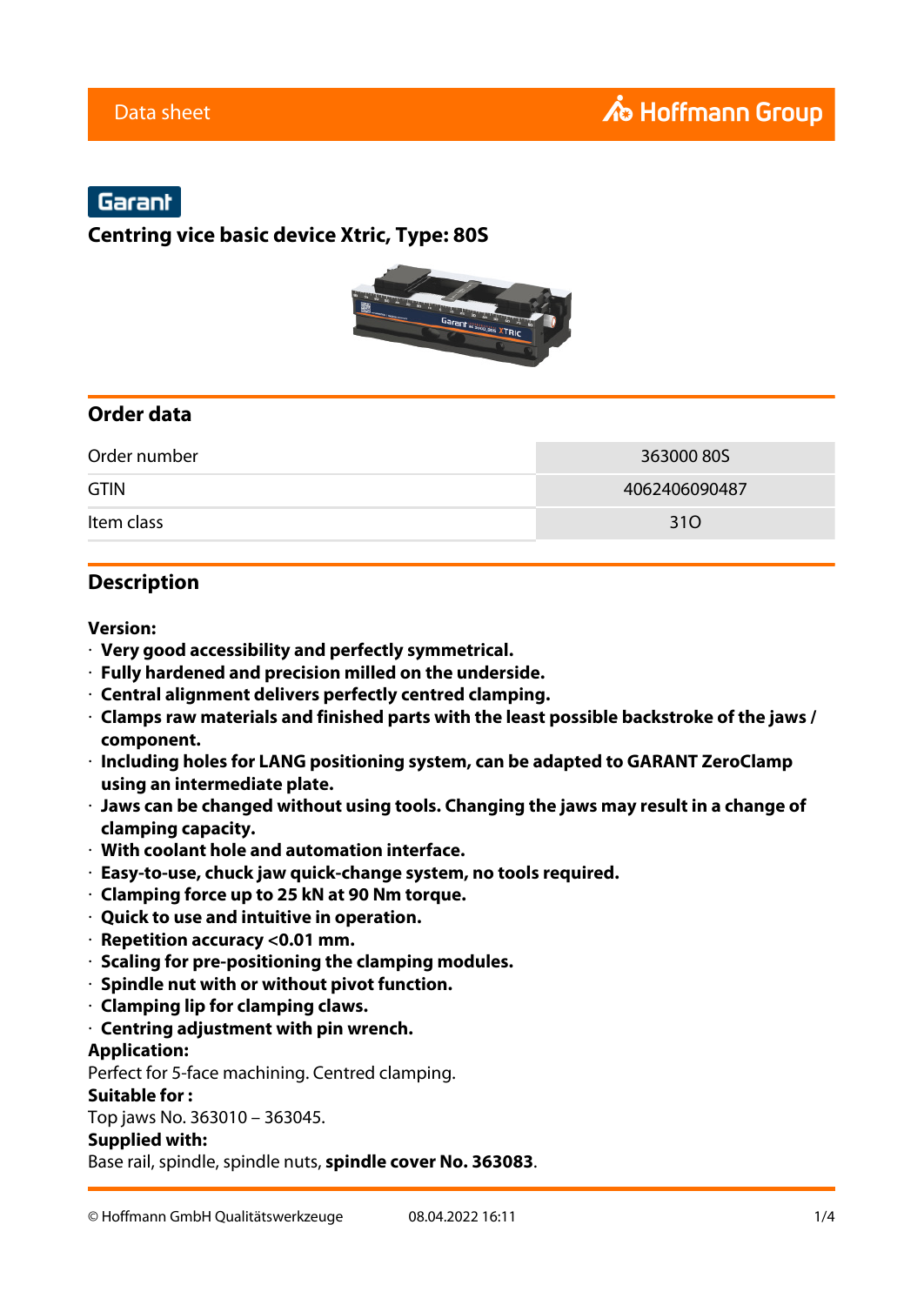# **TextFlow 12** *Optional extras***:**

Hexagon screwdriver No. 627424 size 5, pin wrench 628600 size 2, torque wrench No. 656050, hexagon socket No. 642229, clamping claws No. 363081 80 and 361165 CS1, GARANT clamping stud No. 363190, adapter plates No. 363079.

#### **Note:**

Suitable top jaws No. 363010 – 363045 not included in the scope of supply. Clamping situation S2 arises by reversing the jaws. Use offset top jaws to overcome the clamping gaps with types XS and XSP.

Clamping force up to maximum: 25 kN Weight: 3.2 kg L: 170 mm B: 80 mm Height H: 40 mm Clamping range S1: 0 - 76 mm

## **Technical description**

| Weight                               | 3.2 kg       |
|--------------------------------------|--------------|
| Colour code for suitable accessories | Xtric 80     |
| <b>Series</b>                        | <b>Xtric</b> |
| Clamping force up to maximum         | <b>25 kN</b> |
| L                                    | 170 mm       |
| B                                    | 80 mm        |
| Width across flats                   | 5 mm         |
| Width across flats                   | <b>10 mm</b> |
| maximum torque                       | 85 N·m       |
| Clamping range S2                    | 74 - 144 mm  |
| Clamping range S1                    | $0 - 76$ mm  |
| Height H                             | 40 mm        |
| Longitudinal slot                    | 20 mm        |
| Grid scale, underside                | 52 mm        |
| Type of product                      | Machine vice |

## **Accessories**

© Hoffmann GmbH Qualitätswerkzeuge 08.04.2022 16:11 2/4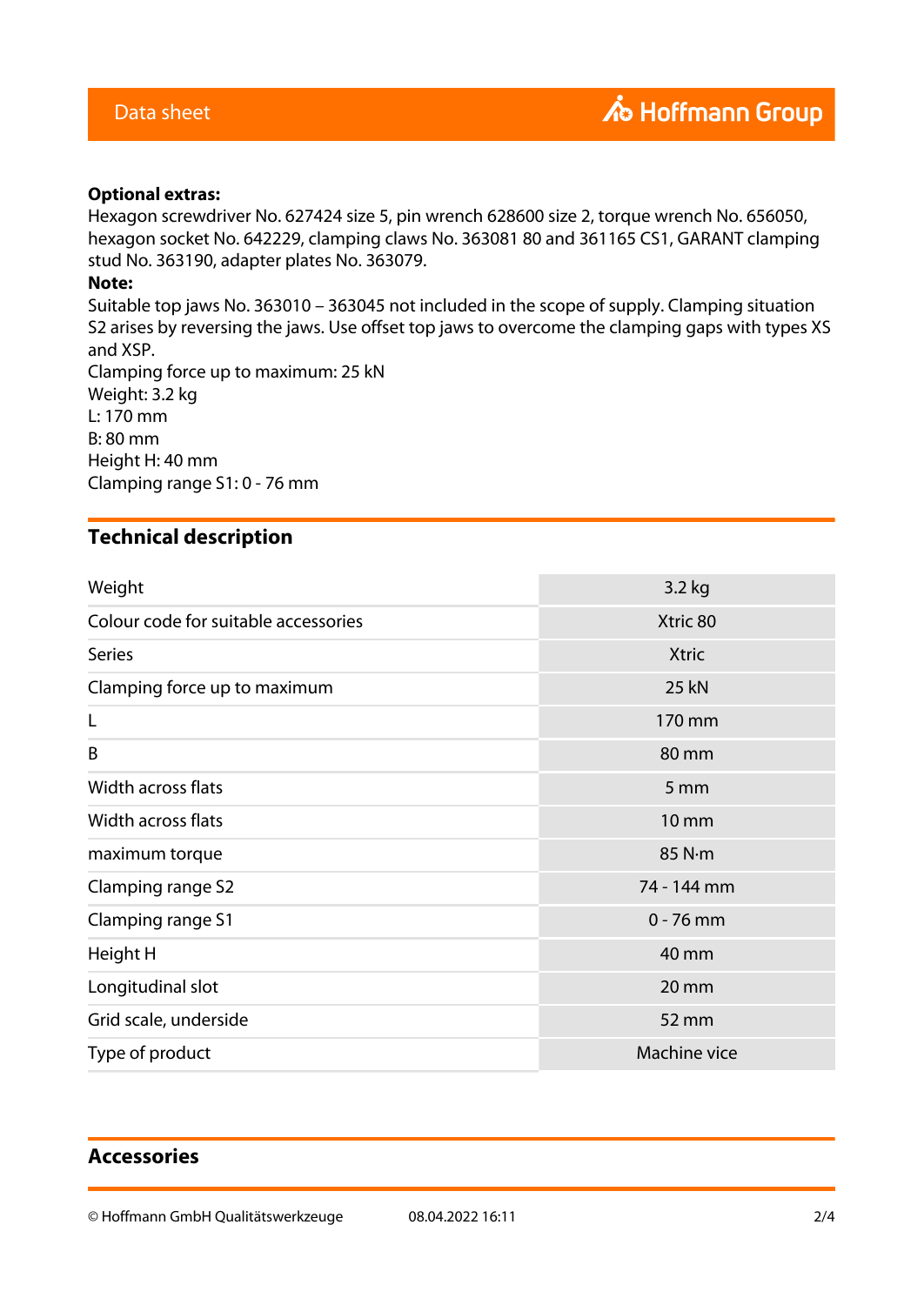| Pair of parallelsmagnetic Height 22C mm                          | 363075 22C    |
|------------------------------------------------------------------|---------------|
| Pair of parallelsmagnetic Height 20C mm                          | 363075 20C    |
| Pair of parallelsmagnetic Height 15 mm                           | 36307515      |
| Top jaw system, LANG for type 80                                 | 36301880      |
| Hexagon socket, 1/2 inch Width across flats 10 mm                | 64223010      |
| Top jaw system, LANG, width-reduced for type 40C                 | 363030 40C    |
| Rigid right-hand spindle nut Type 80                             | 36309780      |
| Spindle bearing, complete Type 80/170                            | 363008 80/170 |
| Pair of parallelsmagnetic Height 20 mm                           | 36307520      |
| Spindle nut with right-hand pivot function Type 80               | 36309980      |
| Pair of parallelsmagnetic Height 10 mm                           | 36307510      |
| Clamping claw Type 80                                            | 36308180      |
| Top jaw system, LANG, coated for type 80                         | 36302280      |
| Standard top jaw, coated for type 80                             | 36301480      |
| Adapter plate Xtric type / for clamping pot Ø 120 mm             | 363080 120    |
| Pair of parallelsmagnetic Height 5 mm                            | 3630755       |
| Hexagon screwdriver, with T-handleand ball point<br>Hexagon 5 mm | 6274245       |
| Standard top jaw for type 80                                     | 36301080      |
| Hexagon socket, 1/2 inch Width across flats 10 mm                | 642229 10     |
| Torque wrenchwith reversible ratchet maximum torque<br>120 N·m   | 656050120     |
| Adapter plate Xtric type / for clamping pot Ø 138 mm             | 363080138     |
| Pair of parallelsmagnetic Height 22 mm                           | 36307522      |
| Soft top jaw Type 120S                                           | 363034 120S   |
| Soft top jaw Type 120A                                           | 363034 120A   |
| Alignment and clamping strip set, Xtric Type 80                  | 36310280      |
| Spindle nut with left-hand pivot function Type 80                | 36309880      |
| Standard top jaw, width-reduced for type 40C                     | 363026 40C    |